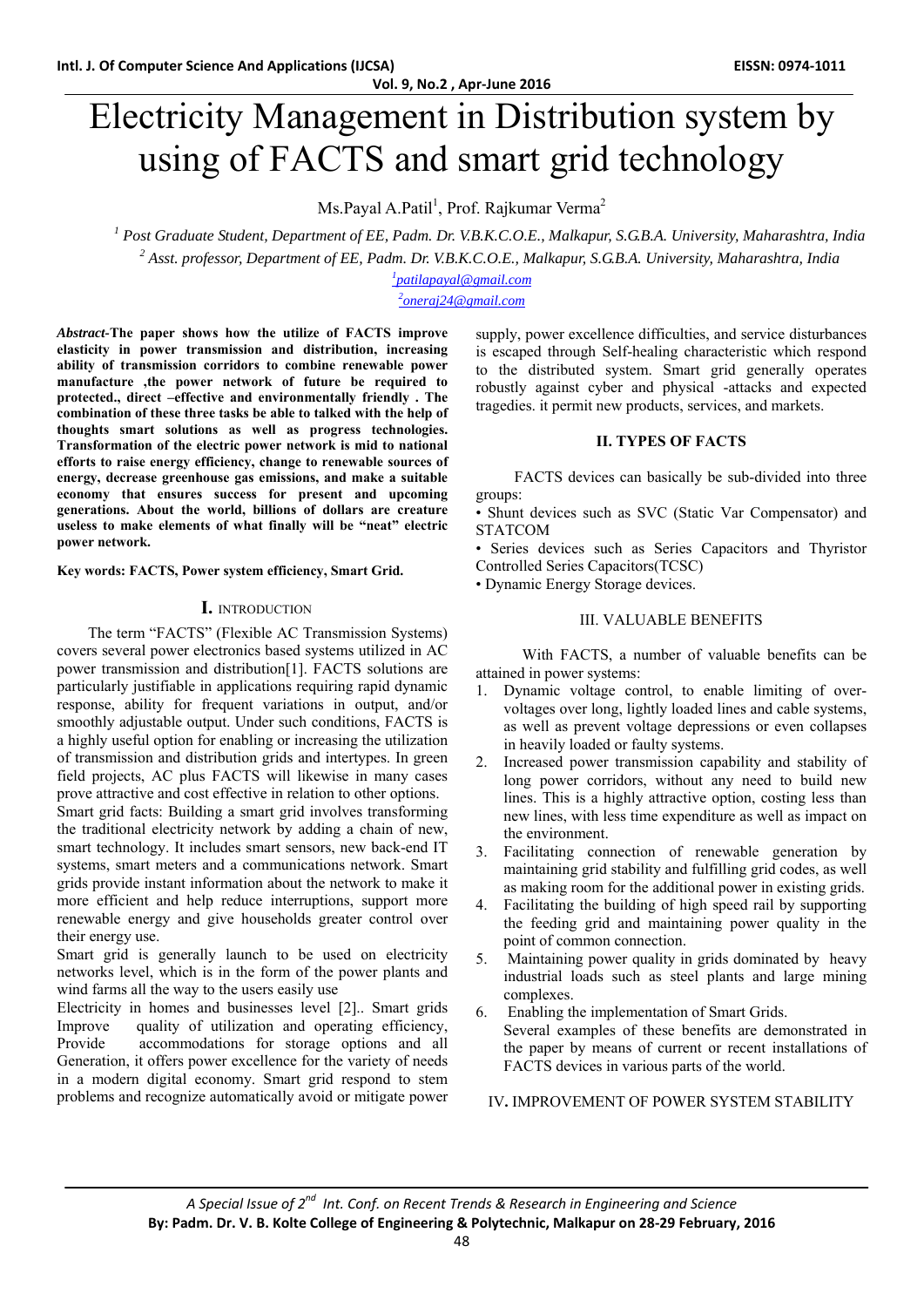By Placement of FACTS Controllers in an integrated power system networks. While small signal and transient instability phenomena are mostly related to synchronous generators and their control, voltage stability is mostly related to network and loads. Voltage stability can be defined as the ability of a power system to maintain voltage magnitude at all buses within acceptable limits after the system has experienced a disturbance. The loss of equilibrium between load demand and load supply is the main cause of voltage instability, which results in unacceptable low voltages across the network[3].Voltage instability phenomena often appear as a sudden decrease of voltage therefore called voltage collapse. Many loads supplied by a power system are controlled in such a way as to have some sort of restorative behavior. Large industrial motors drives, thermostatically controlled heating loads, tap-changing transformers are examples of loads that respond to disturbances trying to restore their power consumption. This restorative action has the effect to further increase the stress on an already stressed system. In particular reactive power demand could increase beyond the available capability, leading to the intervention of limiting protections such as over excitation limiters in Synchronous generators.

#### V. RESOLUTION REGARDING SMART GRID

**WHEREAS**, The Energy and Independence and Security Act of 2007 (EISA) establishes as policy the demonstration and deployment of a smart grid; *and* The American Recovery and Reinvestment Act of 2009 provided funds to support these smart grid initiatives; *and* The Federal Energy Regulatory Commission (FERC) issued a Smart Grid policy statement prioritizing the National Institute of Standards and Technology's (NIST) development of smart grid interoperability standards (as mandated in EISA); FERC encourages the development of interoperability standards consistent with cyber security and reliability standards in four prioritized functionalities (wide-area situational awareness, demand response, electric storage, and electric transportation); FERC's policy statement established an interim rate policy for smart grid investments; and the areas highlighted by FERC's policy statement overlap with State commissions' jurisdiction; *and* The White House, Department of Commerce, and the Department of Energy have repeatedly stated that the Administration considers the smart grid an essential element of America's job growth, energy independence, and future as a global economic leader, and emphasized .

The urgency of developing smart grid standards; *and* The Department of Energy has released funding opportunity announcements for smart grid investment grants and demonstration projects that will spur investment in smart grid, and require applicants to provide at least 50% cost share for any selected project, which cost share might be recovered through utility rates; *and*

**WHEREAS**, Various States and commissions are pursuing smart grid projects and deployment according to the needs and interests of their constituents; *now, therefore be it*

**RESOLVED**, That the Board of Directors of the National Association of Regulatory Utility Commissioners, convened at its 2009 Summer Committee Meetings in Seattle, Washington,

recognizes the smart grid's potential to revolutionize the nation's energy grid; *and be it further*

**RESOLVED**, That NARUC agrees that to be most effective, the federal policies and standards that guide the deployment of the smart grid should be based on the following principles:





- 1. Smart grid policies and standards should enhance interoperability consistent with ensuring cyber security and maintaining or improving reliability.
- 2. The development of smart grid standards can best be achieved through a partnership among the States, the federal government, and industry. State commissions play an essential role in evaluating smart grid deployments; early deployments will influence the emergence of de facto and de jury standards.
- 3. Smart grid standards and policies should seek to achieve maximum consumer, reliability, and environmental benefits and to provide opportunities for innovation,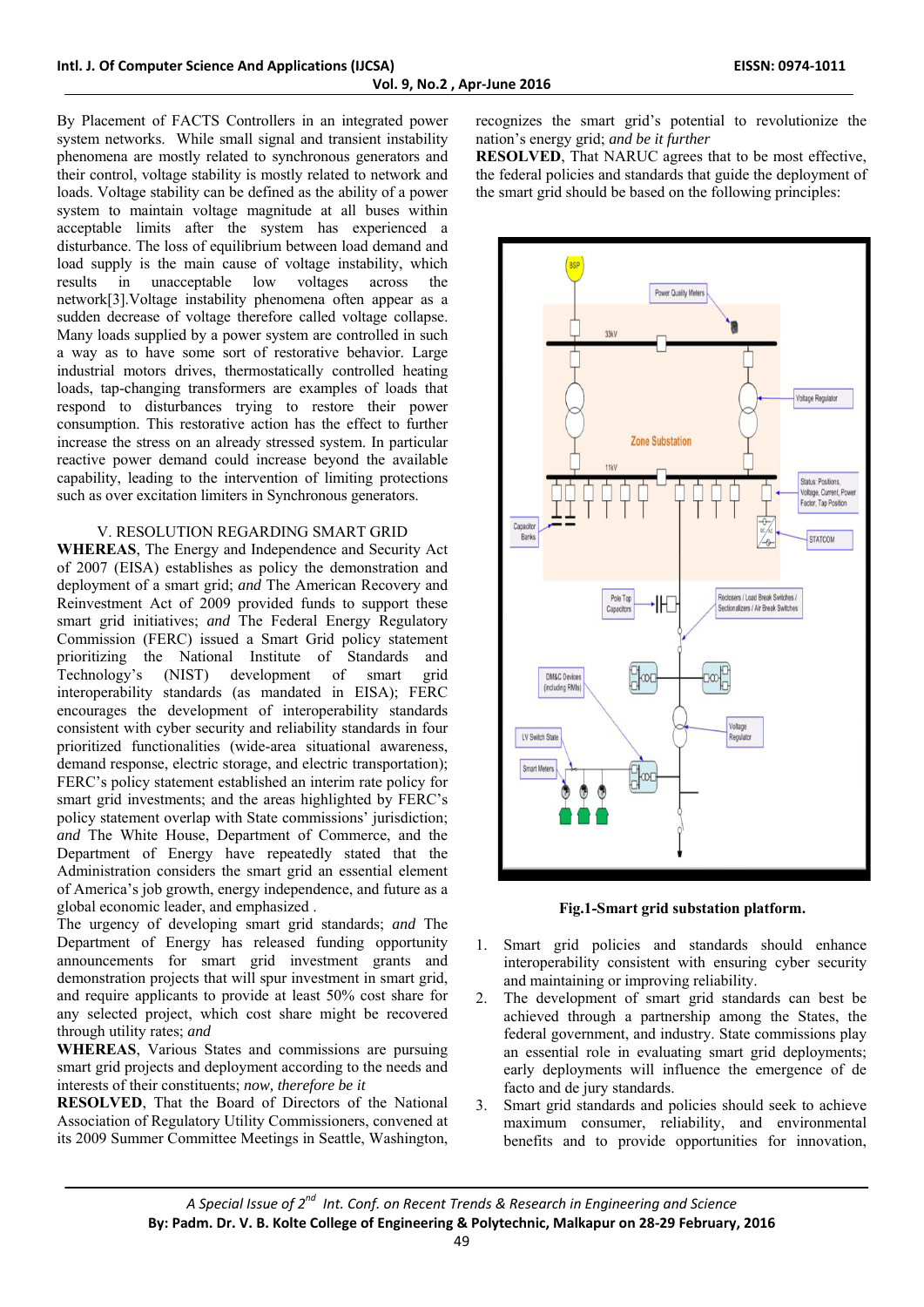consistent with providing utility service to consumers at fair, just, and reasonable rates.

- 4. There is inherent value within the State regulatory process and the manner in which it balances the needs of the utilities, the grid system, and consumers.
- 5. State commissions have jurisdiction over the elements of smart grid improvements that are within their vested authority; FERC should not authorize cost recovery for smart grid investments that are within the State commissions' jurisdiction; FERC and the State commissions must prohibit double cost recovery for the same investment.
- 6. Smart grid standards should enable a common semantic framework and provide for cyber secure interoperable communications through open protocols and standards (including Internet-based protocols and standards) if available and appropriate.
- 7. Smart grid policies and standards should be flexible and together with RTO policies and tariffs, should accommodate various State regulatory contexts, retail rate structures, and policy goals.
- 8. Smart grid policies and standards should promote a flexible, non-proprietary, open infrastructure that is up gradable to avoid excess costs as a result of obsolescence.
- 9. Smart grid policies should encourage interoperability of the electric grid and information services to foster a vast array of resources and information services.
- 10. Smart grid policies and standards should balance the costs of the smart grid with the benefits of the smart grid and the costs and benefits should be quantified to the extent possible.

## **VI.** SUBSTATION SECURITY WITH STRATEGIC ZONE OF PROTECTION

 Smart grids collect a wealth of intelligence, beginning at the edge with Intelligent Electronic Devices (IEDs) that collect valuable information such as fault location[5], relay targets and customer usage in increasingly fine granularity which then is transmitted to the central control area to support the smart grid. Protective relays, meters, remote terminal units, LTC/regulator controllers, and predictive maintenance equipment also are becoming rich sources of data that can be made readily available to remote users. This new information requires increased communications bandwidth and a secure strategy for transporting the information to its destination points throughout the utility. As power utility stakeholders address the challenges of creating end-to-end security for their smart grids, operations groups can benefit from a "Zones of Protection" strategy protection relay engineers have employed for some time to keep utility grids and equipment safe from fault and system unbalances

#### VII. SMART GRID BENEFITS

 There are two reasons to create a national smart grid. First, today's grid needs to be upgraded because it is aging, inadequate, and outdated in many respects—investment is needed to improve its material condition, ensure adequate capacity exists, and enable it to address the 21st-century power supply challenges. Status quo is not an option. Secondly, the benefits of the smart grid are substantial. These benefits will result from improvements in the following six key value areas



**Fig.2- benefits of smart grid technology.** 



**Fig.3-By Technology protection zone.**

*A Special Issue of 2nd Int. Conf. on Recent Trends & Research in Engineering and Science* **By: Padm. Dr. V. B. Kolte College of Engineering & Polytechnic, Malkapur on 28‐29 February, 2016**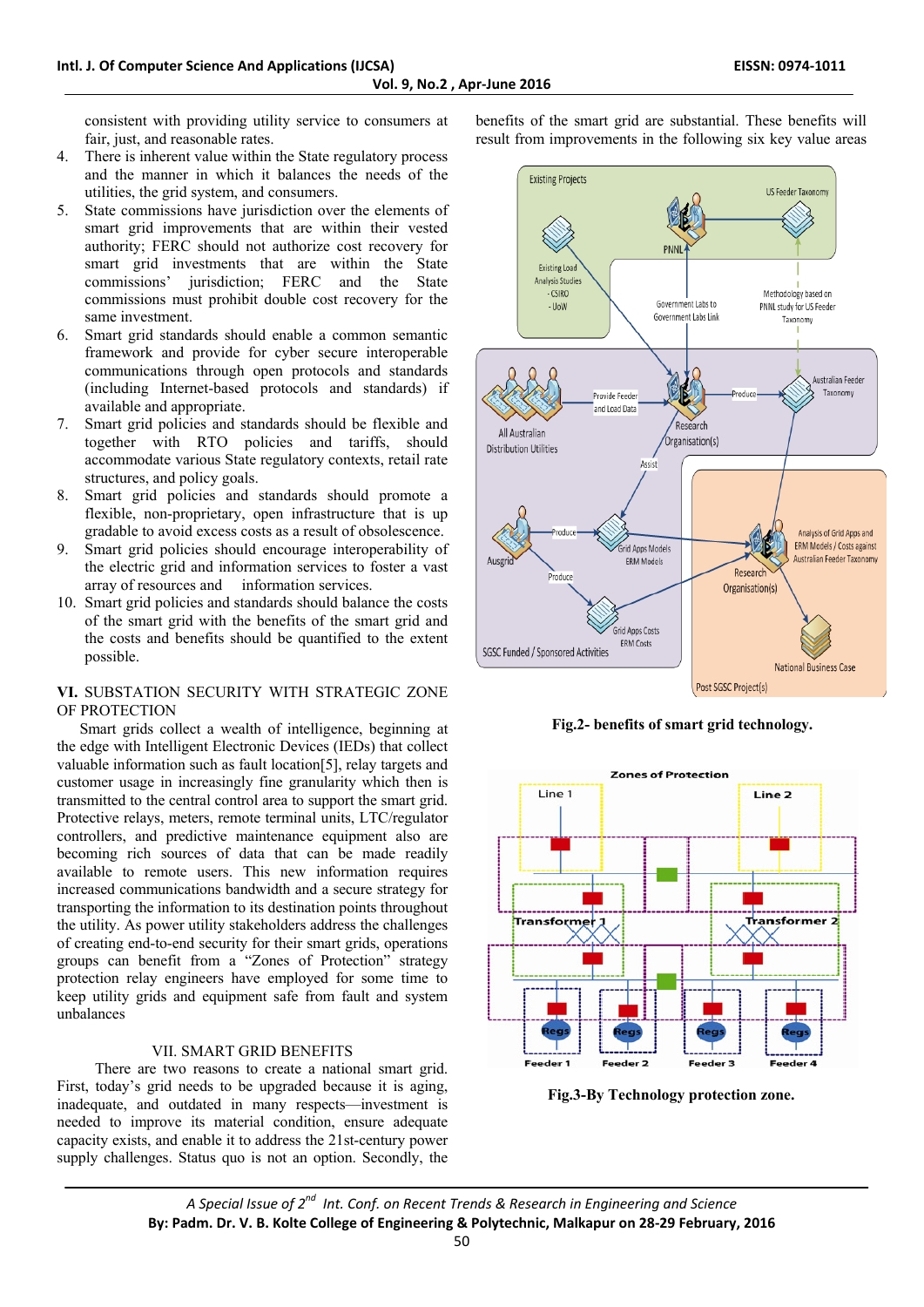- **1. Reliability** by reducing the cost of interruptions and power quality disturbances and reducing the probability and consequences of widespread blackouts
- **2. Economics** by keeping downward prices on electricity prices, reducing the amount paid by consumers as compared to the "business as usual" (BAU) grid, creating new jobs, and stimulating the U.S. gross domestic product (GDP).
- **3. Efficiency** by reducing the cost to produce, deliver, and consume electricity
- **4. Environmental** by reducing emissions when compared to BAU by enabling a larger penetration of renewable and improving efficiency of generation, delivery, and consumption
- **5. Security** by reducing the probability and consequences of manmade attacks and natural disasters
- **6. Safety** by reducing injuries and loss of life from gridrelated events

 The following technology solutions are generally considered when a smart grid implementation plan is developed:

- Advanced Metering Infrastructure (AMI)
- Customer Side Systems (CS)
- Demand Response (DR)
- Distribution Management System/Distribution Automation (DMS)
- Transmission Enhancement Applications (TA)
- Asset/System Optimization (AO)
- Distributed Energy Resources (DER)
- $\div$  Information and Communications Integration (ICT)

 Fig.4 identifies the relationships among these technology solutions and the key value areas. This "many-to-many" relationship illustrates the synergy of smart grid solutions, an affect that must be considered when the scope of the smart grid is planned to ensure the benefits are optimized.

 **Cloud computing** is the use of computing resources (hardware and software) that are delivered as a service over a network (typically the Internet). The name comes from the use of a cloud-shaped symbol as an abstraction for the complex infrastructure it contains in system diagrams. Cloud computing entrusts remote services with a user's data, software and computation.

 **Inadequate Grid Infrastructure:** For India to continue along its path of aggressive economic growth, it needs to build a modern, intelligent grid. It is only with a reliable, financially secure Smart Grid that India can provide a stable environment for investments in electric infrastructure - a prerequisite to fixing the fundamental problems with the grid.

**IEEE Standards Association (IEEE-SA) have for smart grid development in India-** India is ranked as the third largest market for smart grid investments. Smart grid is a strategic area of focus for IEEE Standards Association (IEEE-SA). Through India Smart Grid Task Force, an initiative of Ministry of Power, India, IEEE-SA have been able to create an initial momentum in this area. The India Smart Grid Task

Force is an inter ministerial group and serves as a government focal point for activities related to Smart Grid.

To drive the smart grid development in India, IEEE-SA is dedicated to working with industry professionals, academia and government officials. A Standards Interest Group (SIG) for India has been formed as the first step and it provides a platform for the Indian technical community to participate in global standards development. As one of the world's leading standards development organizations, IEEE-SA acts as a catalyst to bring standards developed in India on a global scale. In addition to standards development, IEEE-SA is focusing on creating awareness and educating about smart grid through various workshops and panel discussions across the country. Efforts are being made in India to create a collaborative environment which will work towards setting global standards wherein deployment of interoperable technologies using the Smart Grid will become a reality faster.



**Fig.4 - Technology Solution — Key Value Area Relationships** 

#### VIII CONCLUSION

We consider our smart-grid technology is a ideal calculation to the present market that we are trying to enter. Our product boasts many features greater than something out on the market. The base line is it will develop safety in the place of work. Our client analysis targeted security as one of the largest concerns in a potentially risky in place of work and we consider we planned a product with just that in mind. Our combination of unique sensors as well as the simplicity of being able to integrate it with the Flex Zone will translate into a successful result in the market. "FACTS" (Flexible AC

*A Special Issue of 2nd Int. Conf. on Recent Trends & Research in Engineering and Science* **By: Padm. Dr. V. B. Kolte College of Engineering & Polytechnic, Malkapur on 28‐29 February, 2016**